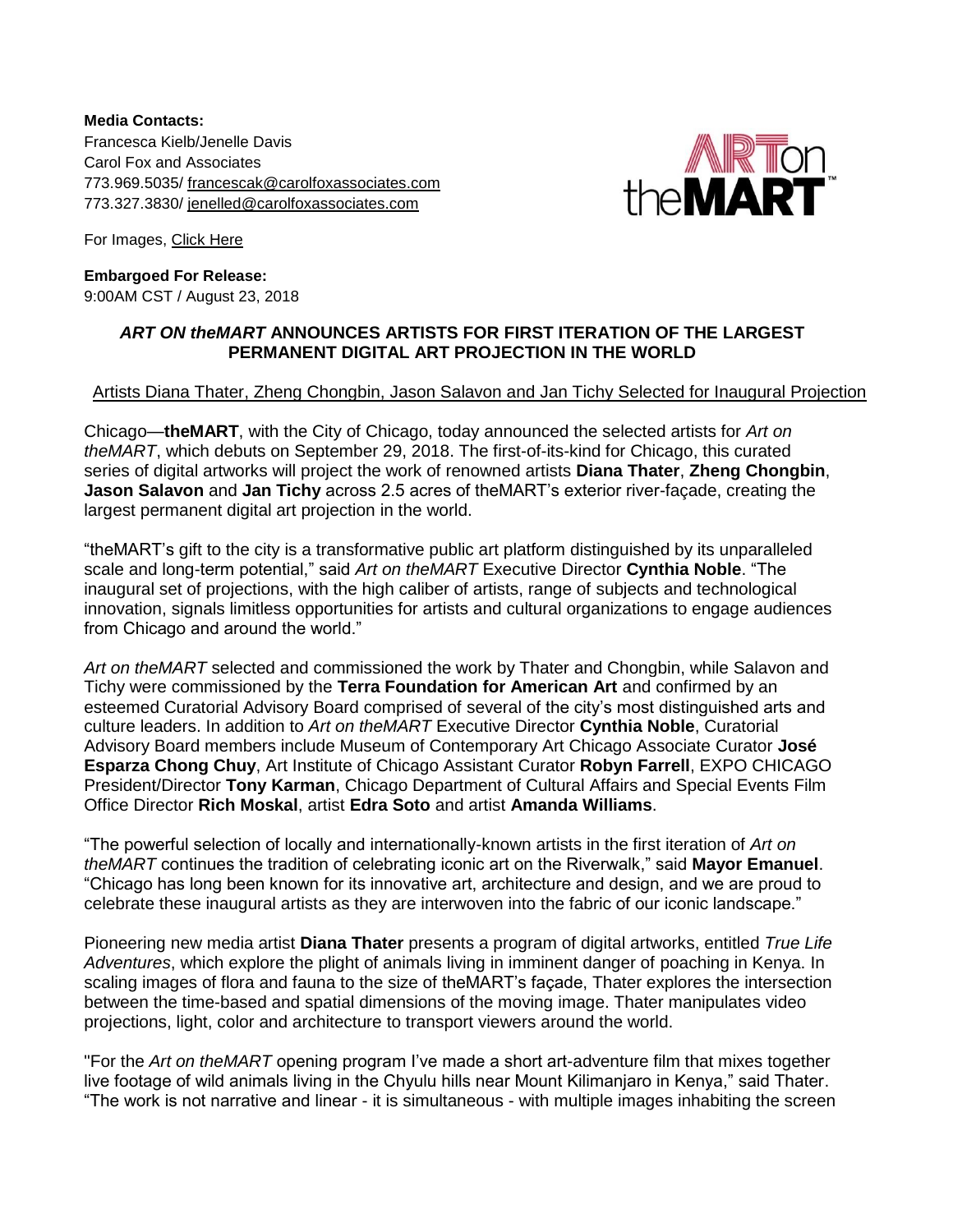at once, all moving in different directions at the same time. The accompanying soundtrack was all recorded live in Kenya, to further the exotic but peaceful story of elephants, zebras and giraffe in their native habitat."

International artist **Zheng Chongbin** centers his artistic practice around the pre-modern Daoist concept that the natural, inorganic world of energy and matter is living and always changing. *Chimeric Landscape* reflects this view as an expanding blot, transforming 2.5 acres of theMART simultaneously into an aperture and a void. There is a rhythm to the movement of the work, and a mysterious yet logical mode in its transformation.

As part of the Terra Foundation's year-long initiative *Art Design Chicago*, the first iteration of *Art on theMART* will speak to the unique art and design history and legacy that is deeply rooted in the city of Chicago. **Jason Salavon**'s *Homage in Between (Chicago Art, 20th Century)* speaks to Chicago's grand art and design histories as fluid streams of smaller events. Image archives will be used to create poetic complexes of flowing visual history. Dense, organic matrices of images will flow over the surface of theMART. Reproductions of paintings, illustrations, photographs and other visual ephemera will serve as source particulate in an evocative visual symphony of forms. Also commissioned by the Terra Foundation, **Jan Tichy**'s *Artes in Horto – Seven Gardens for Chicago* considers the work of seven local, historically consecutive artists who considered nature to be a significant influence on their practice. The natural elements from their artworks, animated and mapped on theMART's facade, will grow into projected gardens of local art.

"On the occasion of *Art Design Chicago*, a citywide celebration of Chicago's art and design legacy, we are thrilled to partner with *Art on theMART*," said Executive Vice President of the Terra Foundation for American Art **Amy Zinck**. "Taking inspiration from the city's art and design history, the works of Jason Salavon and Jan Tichy will surely spur viewers to further investigate the breadth of Chicago's artistic talent, past and present."

**Obscura Digital**, renowned for its large-scale architectural projection mapping on iconic buildings around the world, has partnered with theMart owner **Vornado Realty Trust** and architecture firm **Valerio Dewalt Train Associates, Inc**. to design and implement the permanent projection system to illuminate theMART with large-scale visual artistry. With 34 projectors totaling almost one million lumens projected on the building façade, this will be the largest permanent projection system in the world and will feature a new software-driven platform that allows theMART to curate an ongoing exhibition of imagery from celebrated artists, keeping the illuminations fresh, timely and engaging.

During interstitial moments between the projections by Thater, Chongbin, Salavon and Tichy, original content from Obscura's award-winning media team and curated artists will be projected. Following the launch event, the projections will be displayed up to two hours a night, five days a week (Wednesday – Sunday), for ten months of the year (March – December). Projections will be visible to the public from Wacker Dr. and along the Chicago Riverwalk. The City of Chicago and theMART will work in partnership to manage and curate the projected artwork over a 30-year agreement. Privately funded by Vornado Realty Trust, *Art on theMART* marks the first time a projection of this size and scope will be completely dedicated to art with no branding, sponsorship credits or messaging.

The launch of *Art on theMART* aligns with **EXPO ART WEEK**. In conjunction with Choose Chicago and Chicago's Department of Cultural Affairs and Special Events, EXPO ART WEEK highlights the vast cultural opportunities that Chicago offers to collectors, dealers, art enthusiasts and visitors. For more information about EXPO ART WEEK, click [here.](https://www.expochicago.com/visit/expo-art-week)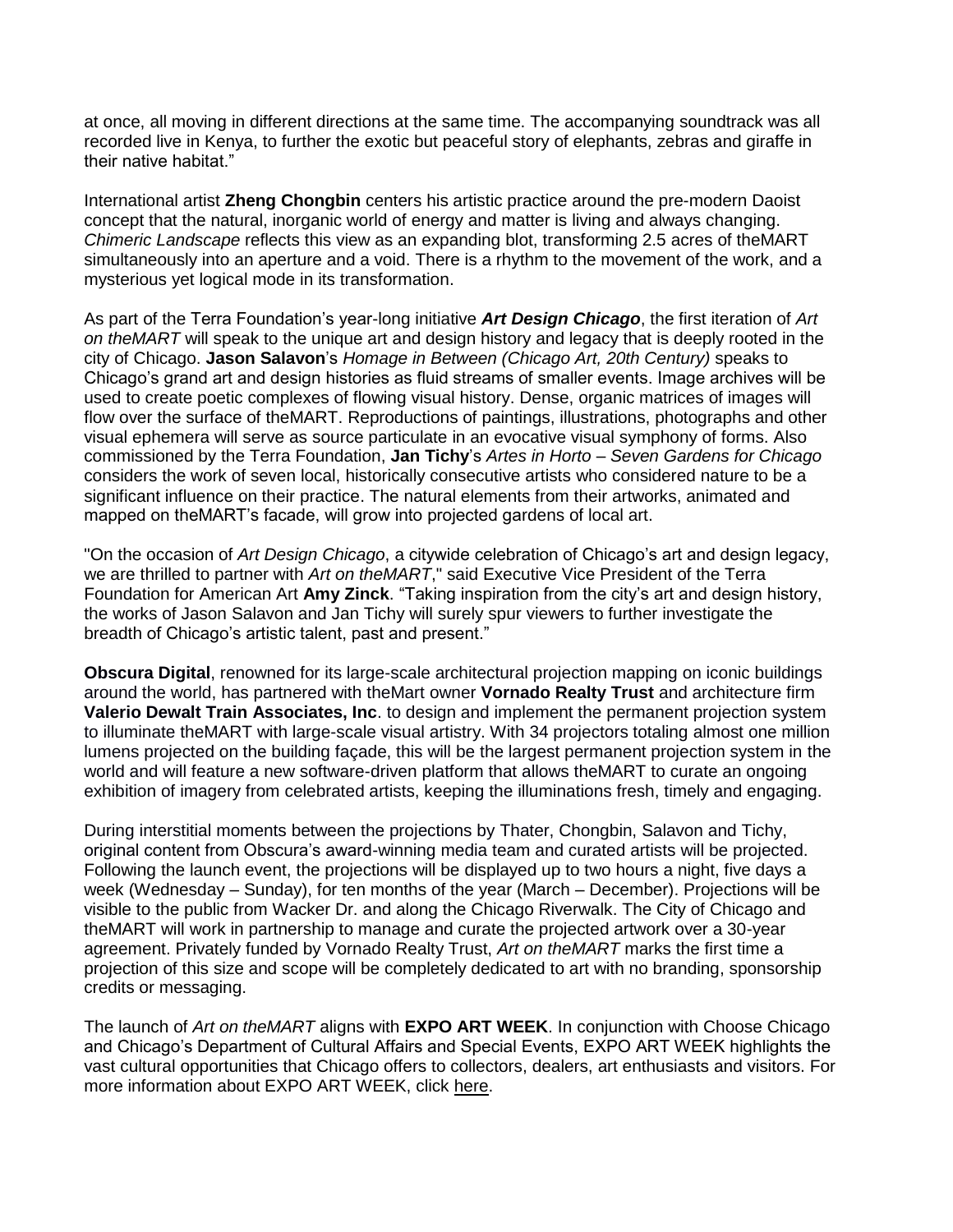## **About the Artists**

#### **About Diana Thater**

Since the early 1990s, Diana Thater has created pioneering film, video and installation-based works. Her primary emphasis is on the tension between the natural environment and mediated reality, and by extension, between tamed and wild, and science and magic. Drawing on a wide variety of sources, including literature, animal behavior, mathematics, chess and sociology, her evocative and sometimes near-abstract works interact with their surroundings to create an intricate relationship between time-based and spatial dimensions. She frequently transforms the exhibition venue into a hybrid space between sculpture and architecture, using color and light alongside her installations. Born in 1962 in San Francisco, Thater studied Art History at New York University, before receiving her M.F.A. from ArtCenter College of Design in Pasadena, California. Thater has been a professor in the Graduate Art Program at ArtCenter since 2004. A large solo exhibition of Thater's work is currently on view (July 4 – October 4, 2018) at the ICA Boston Watershed. In 2015, a comprehensive mid-career survey of her work, *The Sympathetic Imagination*, was organized by the Los Angeles County Museum of Art and traveled to the Museum of Contemporary Art, Chicago. Over the past decade, Thater's work has been the subject of solo exhibitions at prominent institutions including the The Mistake Room, Los Angeles; Aspen Art Museum; San Jose Museum of Art; Institute of Modern Art, Brisbane; Santa Monica Museum of Art; Kunsthaus Graz, Austria; Natural History Museum, London; Kunsthalle Bremen, Germany; Museum für Gegenwartskunst Siegen, Germany; Dia Center for the Arts, New York; and the Secession, Vienna.

The Los Angeles County Museum of Art awarded Thater an Art & Technology grant in 2018. In 2014, Thater was awarded a California Community Foundation Fellowship for Visual Artists. Other notable awards and fellowships include a 2011 Award for Artistic Innovation from the Center for Cultural Innovation, Los Angeles, as well as a James D. Phelan Award in Film and Video, a John Simon Guggenheim Memorial Foundation Fellowship and a National Endowment for the Arts Fellowship.

Work by the artist is represented in museum collections worldwide, including The Art Institute of Chicago; Carnegie Museum of Art; Castello di Rivoli, Turin; Los Angeles County Museum of Art; Solomon R. Guggenheim Museum; Whitney Museum of American Art; and the Friedrich Christian Flick Collection at Hamburger Bahnhof – Museum für Gegenwart. Also a prolific writer, educator and curator, Thater lives and works in Los Angeles.

## **About Zheng Chongbin**

Throughout his career of three decades, Zheng Chongbin (b. 1961, Shanghai) has held the classical Chinese ink tradition and Western pictorial abstraction in productive mutual tension. Systematically exploring and deconstructing their conventions and constituents—figure, texture, space, geometry, gesture, materiality—he has developed a distinctive body of work that makes the vitality of matter directly perceptible. Central to Zheng's art is the notion of the world as always in flux, consisting of flows of matter and energy that repeatedly cohere and dissipate. Inherent in premodern Chinese and especially Daoist thought, this worldview enables contemporary inquiries into complex systems like climate and social behavior, artificial intelligence and quantum physics. In his video installations, Zheng represents processes of nature—from molecular and cellular to topographical and climatic—in the scale of human perception through microscopic and macroscopic imagery and accompanying soundscapes, unfolding these processes spatially and temporally.

In recent years, Zheng Chongbin has been recognized by a growing number of international curators and institutions. In 2015, Zero Movement scholar Renate Wiehager exhibited Zheng's *White Reflection* (2012) with a work by senior German artist Max Uhlig at Daimler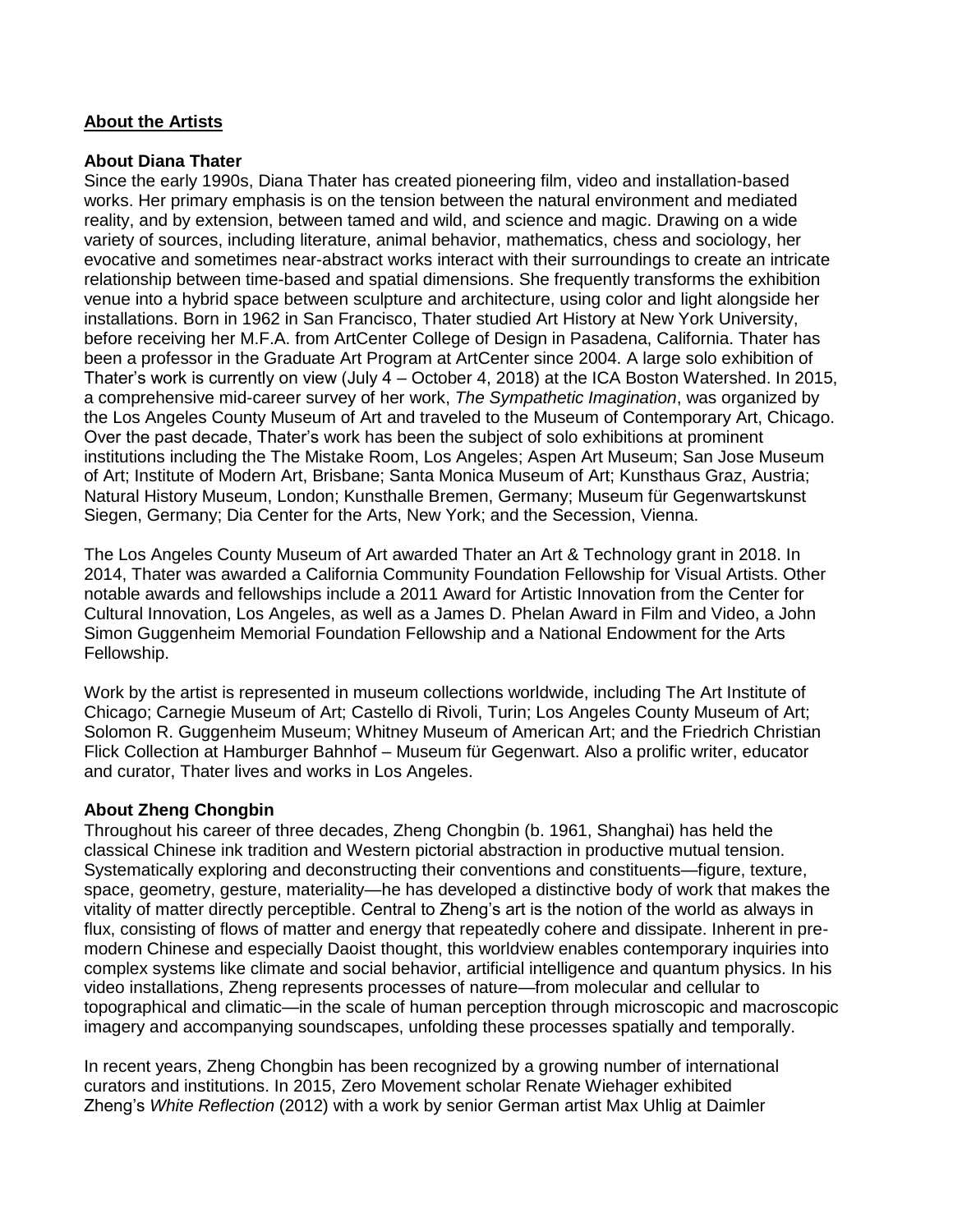Contemporary in Berlin. Zheng debuted his environmental video installation, *Chimeric Landscape* (2015), at the European Cultural Centre's exhibition Personal Structures during the 2015 Venice Biennale. For *Wall of Skies*, Zheng was selected to be one of eleven highlighted artists by curators Raqs Media Collective at the 2016 Shanghai Biennale *Why Not Ask Again?* Zheng's work can be found in the collections including the British Museum, the Los Angeles County Museum of Art, the Metropolitan Museum of Art, the Brooklyn Museum, the Philadelphia Museum of Art, the Asian Art Museum of San Francisco, the Orange County Museum of Art in California, M+ in Hong Kong, the Daimler Art Collection in Stuttgart, Germany, the DSL Collection in France and the Marina Bay Sands in Singapore, among others.

## **About Jason Salavon**

Since the mid-1990s, Jason Salavon has used custom software to create artworks that ruminate on the nature of individual uniqueness when embedded in massive populations. Using processes of his own design, he has sought to unearth unexpected pattern as the relationship between the part and the whole - the individual and the group - is explored. Reflecting an attraction to popular culture and the day-to-day, his work regularly incorporates the use of common references and source material.

Salavon has exhibited in museums and galleries around the world. Reviews of his exhibitions and feature articles have been included in such publications as *Artforum*, *Art in America*, *The New York Times* and *WIRED*. Examples of his artwork are included in prominent public and private collections including the Museum of Modern Art, the Metropolitan Museum of Art, the Whitney Museum of Art, the Los Angeles County Museum of Art, the Museum of Contemporary Art Chicago and the Art Institute of Chicago among many others.

Born in Indiana, raised in Texas and based in Chicago, Salavon earned his MFA at The School of the Art Institute of Chicago and his BA from The University of Texas at Austin. In earlier years, he was employed for as an artist and programmer in the video game industry and is currently associate professor in the Department of Visual Arts at the University of Chicago.

## **About Jan Tichy**

Jan Tichy is a contemporary artist and educator. Working at the intersection of video, sculpture, architecture and photography, his conceptual work is socially and politically engaged. Born in Prague in 1974, Tichy studied art in Israel before earning his MFA from the School of the Art Institute of Chicago, where he is now Associate Professor at the Department of Photography and the Department of Art & Technology Studies. Tichy has had solo exhibitions at the MCA Chicago; Tel Aviv Museum of Art; CCA Tel Aviv; Wadsworth Atheneum Museum of Art; Museum of Contemporary Photography, Chicago; Santa Barbara Museum of Art and Chicago Cultural Center among others. His works are included in public collections of MoMA in New York and Israel Museum in Jerusalem among others. In 2011, he created *Project Cabrini Green*, a communitybased art project that illuminated with spoken word the last high rise building of the Cabrini Green housing projects in Chicago during its month-long demolition. *Beyond Streaming: a sound mural for Flint* at the Broad Museum in Michigan in 2017 brought teens from Flint and Lansing to share their experience of the ongoing water crisis. In 2014 Tichy started to work on a long-term, NEA supported, community project in Gary, IN – the *Heat Light Water* cultural platform.

## **About theMART**

theMART (formerly The Merchandise Mart), located in the center of the sought-after River North submarket, is interwoven into the fabric of Chicago as an innovator in culture, art, business, fashion, media and more. As the largest privately held commercial building in the United States, it is one of the world's leading commercial buildings, wholesale design centers and the preeminent